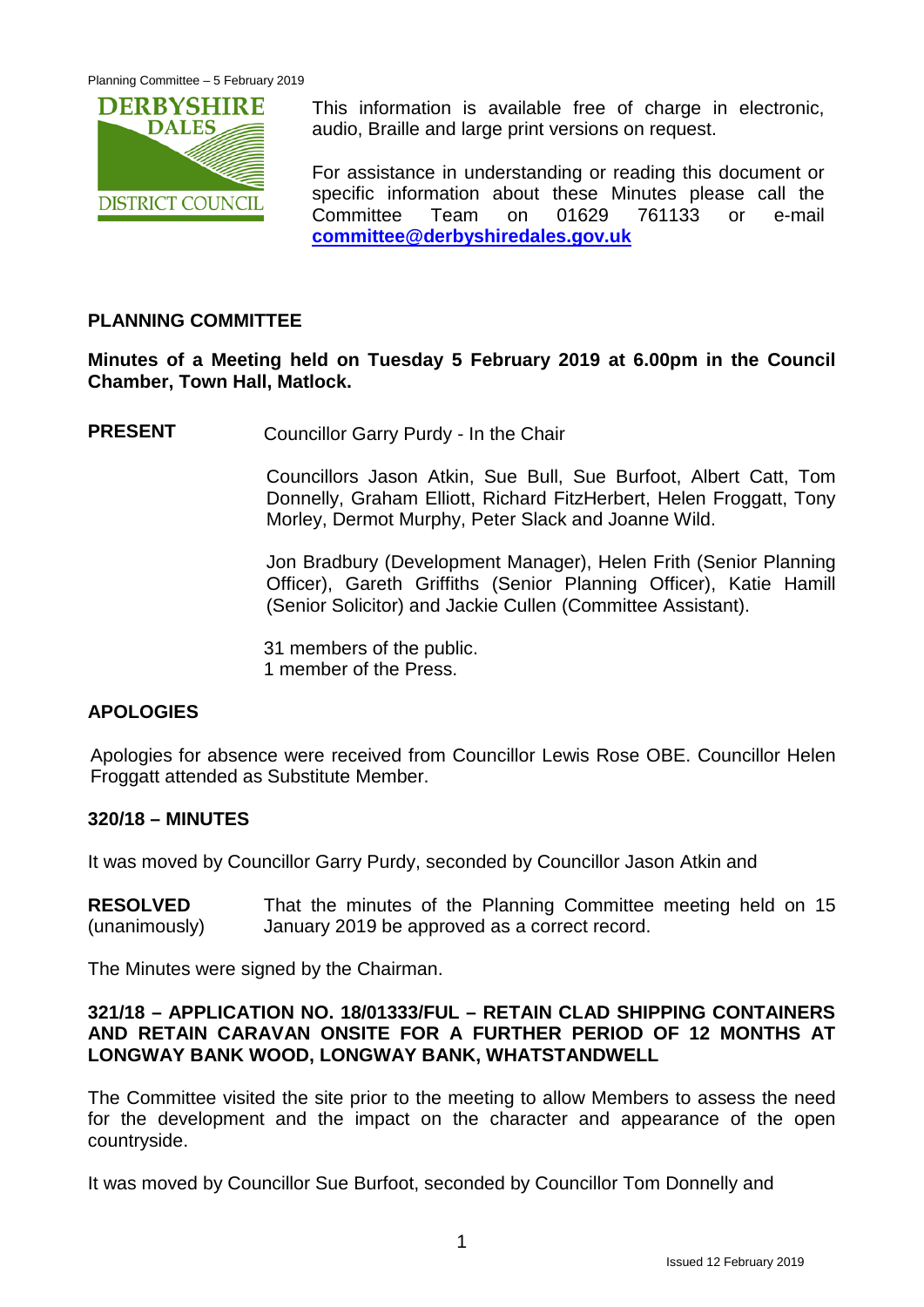**RESOLVED** (unanimously) That planning permission be granted subject to the conditions set out in the report.

# **322/18 - APPLICATION NO. 18/01371/FUL – CHANGE OF USE FROM CINEMA (D2 USE) WITH ANCILLARY BAR AREA TO MIXED USE CINEMA (D2 USE), BAR (A4 USE), DELICATESSEN (A1 USE) AND CAFÉ (A3 USE) AT 13A NORTH END, WIRKSWORTH**

The Committee visited the site prior to the meeting to allow Members to assess the site in its context and the potential to harm the amenity of residents in the locality.

Correspondence received after publication of the agenda was distributed at the meeting. This comprised a note regarding a letter of representation from a Wirksworth resident reflecting comments in support of the application, and a summary of the concerns stated in two further letters of objection.

In accordance with the procedure for public participation, Messrs Anthony Costigan and Chris Bulatis (local residents) spoke against the application, and Mr Jeremy Taylor (volunteer & local resident), Ms Briony Williams (Manager of Cinema) and Mr Paul Carr (Applicant) spoke in favour of the application.

In response to one of the speakers' concerns, and in agreement with the Applicant's offer, it was proposed that Condition 5 of the Recommendation be amended to include a closing time of 10.30pm in respect of private hire events, as shown in the Resolution below.

It was moved by Councillor Tony Morley, seconded by Councillor Peter Slack and

**RESOLVED** (unanimously) That planning permission be granted subject to the conditions set out in the report, with Condition 5 amended as follows:

> 1. The premises shall only be operated in accordance with the following:

| Cinema:<br>Monday- Friday<br>Saturday<br>Sunday | 12.30-22.45<br>09.30-23.00<br>10.30-22.45 |
|-------------------------------------------------|-------------------------------------------|
| Café<br>Monday- Friday<br>Saturday<br>Sunday    | 08.30-21.00<br>08.30-21.00<br>10.00-21.00 |
| Deli<br>Monday- Friday<br>Saturday<br>Sunday    | 08.30-21.00<br>08.30-21.00<br>10.00-21.00 |
| Bar<br>Monday- Friday<br>Saturday               | 12.30-23.00<br>09.30-23.00                |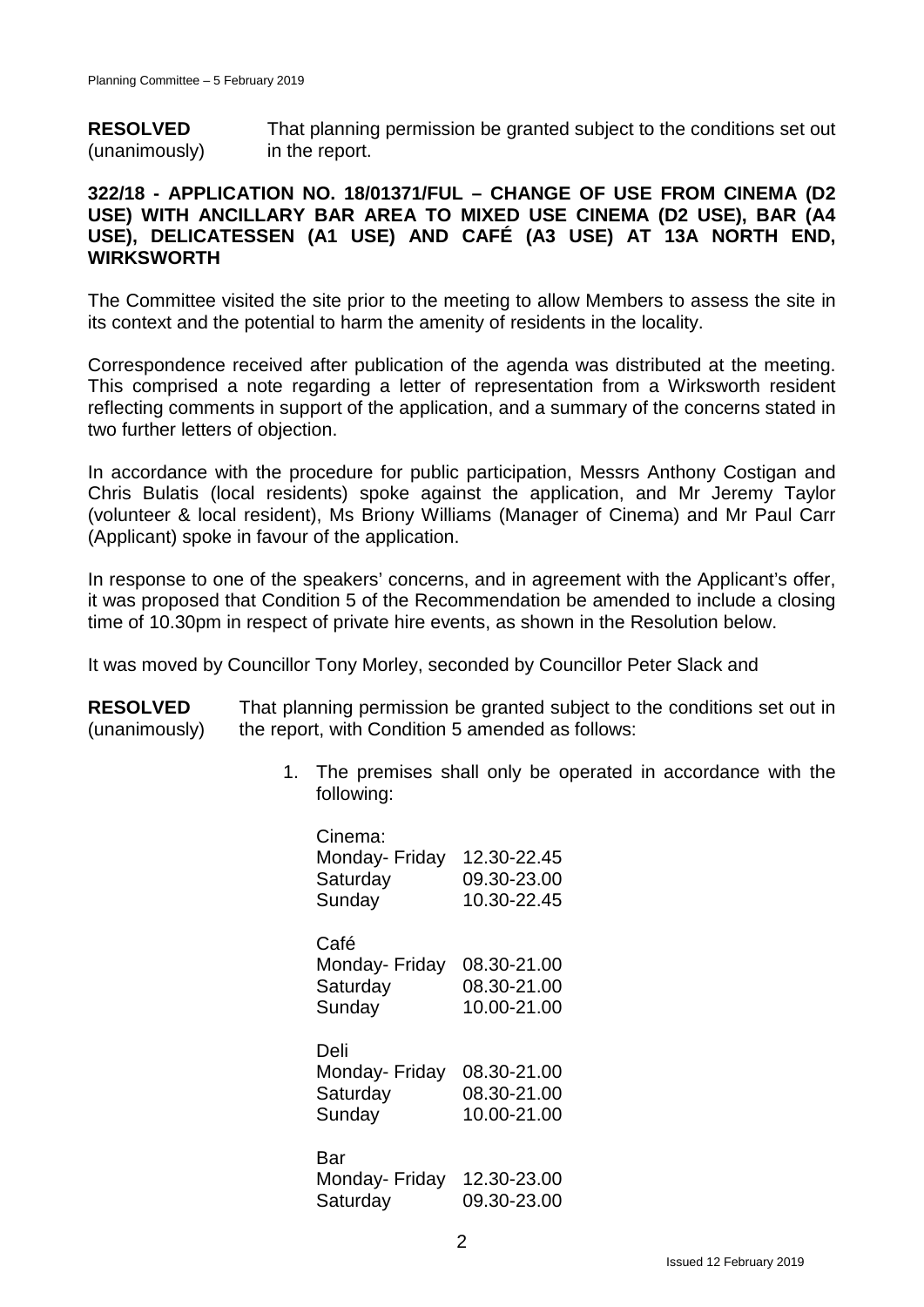#### Sunday 12.00-23.00

Notwithstanding the above, on evenings where the premises are hired for private events, this shall be limited to a maximum of 52 guests and the opening times of the premises shall be restricted to the hours of 18.00-22.00 and the premises shall be vacated by 22.30.

Reason:

As advised by the applicant, for the avoidance of doubt, and to safeguard the amenity of local residents to comply with Policies S3 and PD1 of the Adopted Derbyshire Dales Local Plan (2017).

## **323/18 - APPLICATION NO. 18/01423/FUL – RETENTION OF PART SINGLE STOREY, PART TWO STOREY BUILDING AS CONVERTED FOR USE AS A DWELLINGHOUSE, INCLUDING RETENTION OF FLUE SERVING WOOD-BURNING STOVE AT BRAKENDALE, ASHBOURNE ROAD, BRASSINGTON**

The Committee visited the site prior to the meeting to allow Members to consider the extent of works carried out to the building and the impact of the development on the surrounding area.

Correspondence received after publication of the agenda was distributed at the meeting. This comprised a rebuttal statement submitted by the Applicant's Agent, and a comment on the development from Carsington and Hopton Parish Council.

In accordance with the procedure for public participation and Mr Jonathon Jenkin (Agent) spoke in favour of the application.

It was moved by Councillor Albert Catt, seconded by Councillor Dermot Murphy and

**RESOLVED** That planning permission be refused for the reason set out in the report.

**Voting:**

| For                | 11 |
|--------------------|----|
| <b>Against</b>     | 2  |
| <b>Abstentions</b> | O  |

The Chairman declared the motion CARRIED.

### **324/18 - APPLICATION NO. 18/01026/FUL – DEMOLITION OF TWO BARNS AND ERECTION OF DWELLING WITH ATTACHED ANCILLARY LIVING ACCOMMODATION, BARN AND BOTHY AT HILLSIDE LODGE FARM, FIELD LANE, KIRK IRETON**

The Committee visited the site prior to the meeting to allow Members to appreciate the proposal in the context of its surroundings.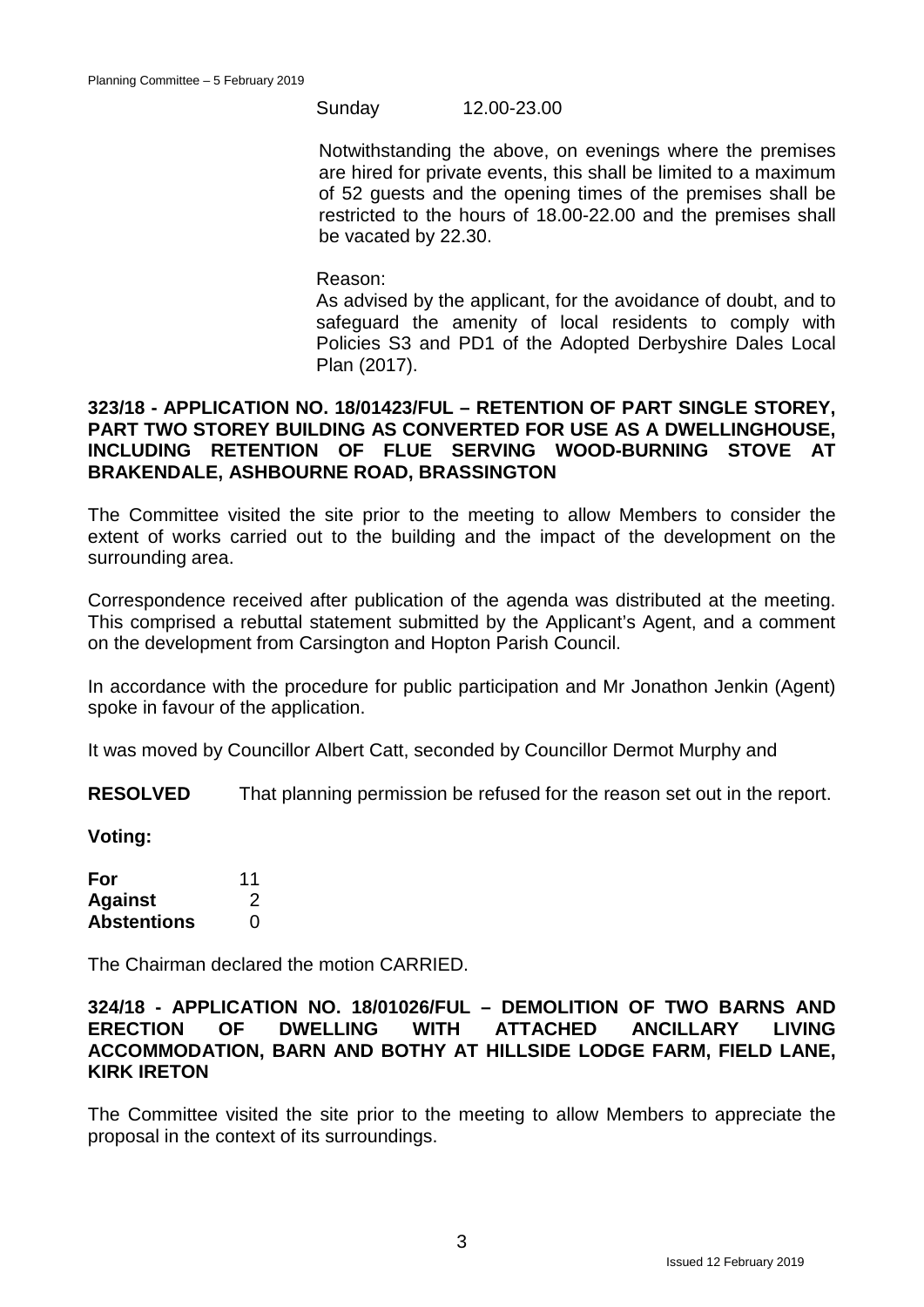In accordance with the procedure for public participation, Ms Charlotte Stainton (Agent) spoke in favour of the application, accompanied by a video presentation of the proposed development.

The Development Manager advised that Condition 8 of the Recommendation should relate to demolition of the barn, and not the dwelling as shown in the report.

It was moved by Councillor Richard FitzHerbert, seconded by Councillor Tom Donnelly and

- **RESOLVED** (unanimously) That planning permission be granted subject to the conditions set out in the report, including amended Condition 8 as follows:
	- 8. A scheme of demolition of the existing barn shall be submitted to and approved in writing by the Local Planning Authority prior to demolition. The demolition shall be implemented in accordance with the approved details.

Reason: For the avoidance of doubt.

### **325/18 – APPLICATION NO. 16/00397/FUL – RESIDENTIAL DEVELOPMENT OF 49 DWELLINGS WITH ASSOCIATED GARAGES AND INFRASTRUCTURE AT LAND AT TANSLEY HOUSE GARDENS, TANSLEY**

The Senior Planning Officer advised that the plan shown on the Council's portal showed the Whitelea Lane, Tansley site in error.

Correspondence received after publication of the agenda was distributed at the meeting; this included confirmation from the Applicant's Agent of the correct details of the Applicant; a correction in respect of the Introduction section of the report that stated that amended plans had been submitted to demonstrate the change in materials to the external elevations – this was not the case and plans were still outstanding, as required under Condition 7 of the Recommendation; comments received from North Derbyshire CCG requesting a contribution of £18,716 towards the Lime Grove Medical Centre and the Imperial Road Surgery for expansion of the premises, which was to be included in the Recommendation as an additional item to be included in the S106 Agreement; and a summary of a letter of objection from a local resident.

In accordance with the procedure for public participation, Cllr. Vicki Raynes (Tansley Parish Council) and Mrs Diana Dakin (local resident) spoke against the application and Mr Glyn Jones (Applicant) spoke in favour of the application

It was moved by Councillor Peter Slack, seconded by Councillor Jason Atkin and

**RESOLVED** That authority be delegated to the Development Manager to grant planning permission subject to the completion of a Section 106 Planning Obligation Agreement to secure affordable units on-site to make up provision to the equivalent of 30%, the contribution towards secondary and post 16 school places of £75,236.78, a contribution of £18,716 towards the Lime Grove Medical Centre and the Imperial Road Surgery for expansion of the premises, long term mitigation and management of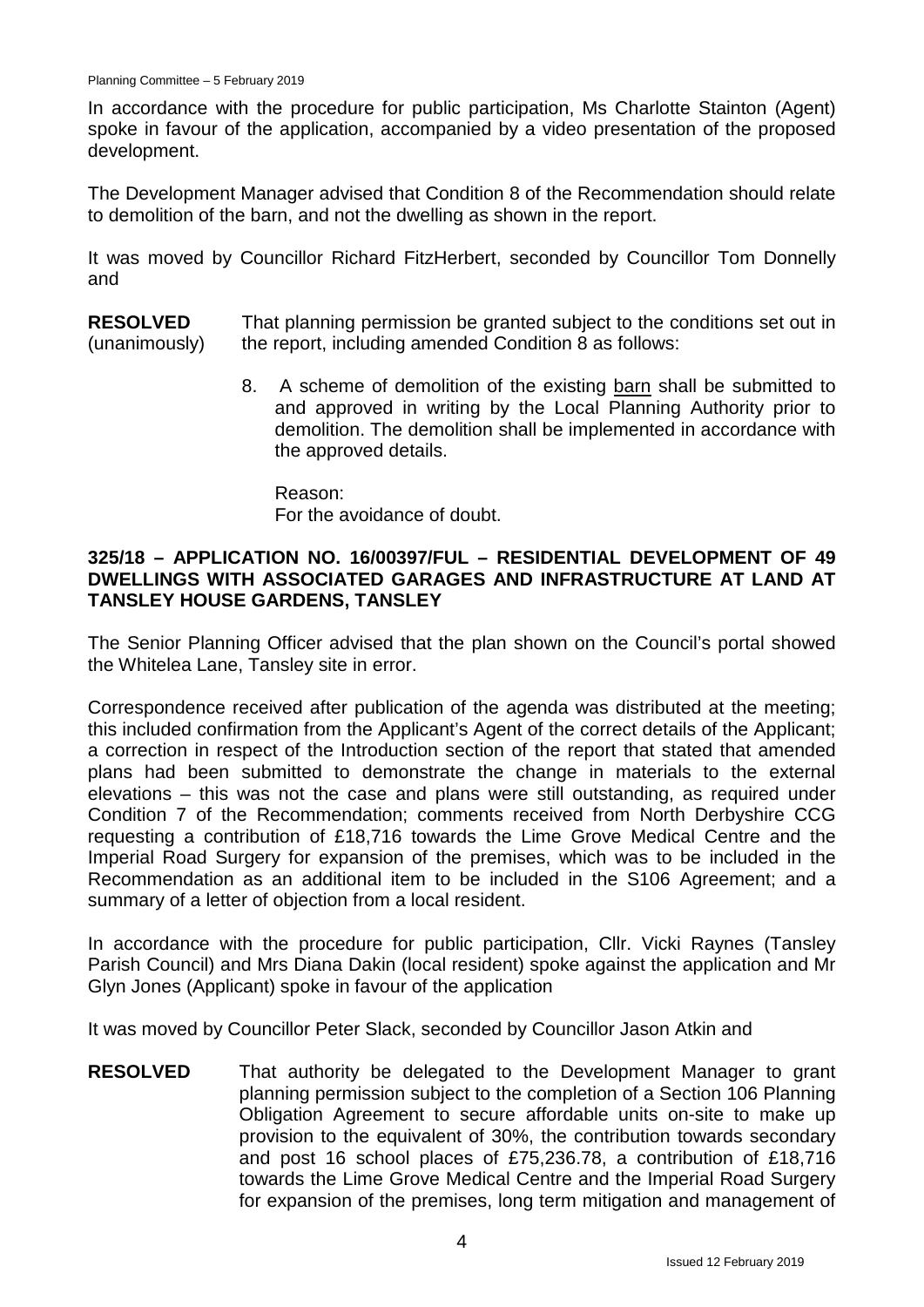the grassland, and subject to the conditions set out in the report.

| Voting:            |    |
|--------------------|----|
| For                | 12 |
| <b>Against</b>     | 1  |
| <b>Abstentions</b> | 0  |

The Chairman declared the motion CARRIED.

### **326/18 – APPLICATION NO. 17/00850/FUL – ERECTION OF 26 DWELLINGS AND WIDENING OF EXISTING ACCESS TO SERVE DEVELOPMENT AND NEW ACCESS TO THE RETAINED PROPERTY ON SITE AT LAND OFF WHITELEA LANE, TANSLEY**

This matter had been deferred at the planning committee meeting of the 23<sup>rd</sup> October 2018, for the reasons set out in the report which had subsequently been addressed as detailed in the report and with appropriate Conditions.

Correspondence received after publication of the agenda was distributed at the meeting. This comprised confirmation from Derbyshire Wildlife Trust that the comments previously made still applied and a summary of concerns raised in a letter from a local resident.

In accordance with the procedure for public participation, Cllr. Vicki Raynes (Tansley Parish Council) commented on the application; Mr Frederick Burgess and Mrs Diana Dakin (local residents) spoke against the application, and Mr James Chatterton (Applicant William Davis Ltd) spoke in favour of the application.

It was moved by Councillor Albert Catt, seconded by Councillor Tom Donnelly and

**RESOLVED Voting:** That authority be delegated to the Development Manager to grant planning permission be granted subject to the signing of a S106 Agreement in respect of the developer contributions and affordable housing and subject to the conditions set out in the report.

**For Against Abstentions** 12

 1  $\Omega$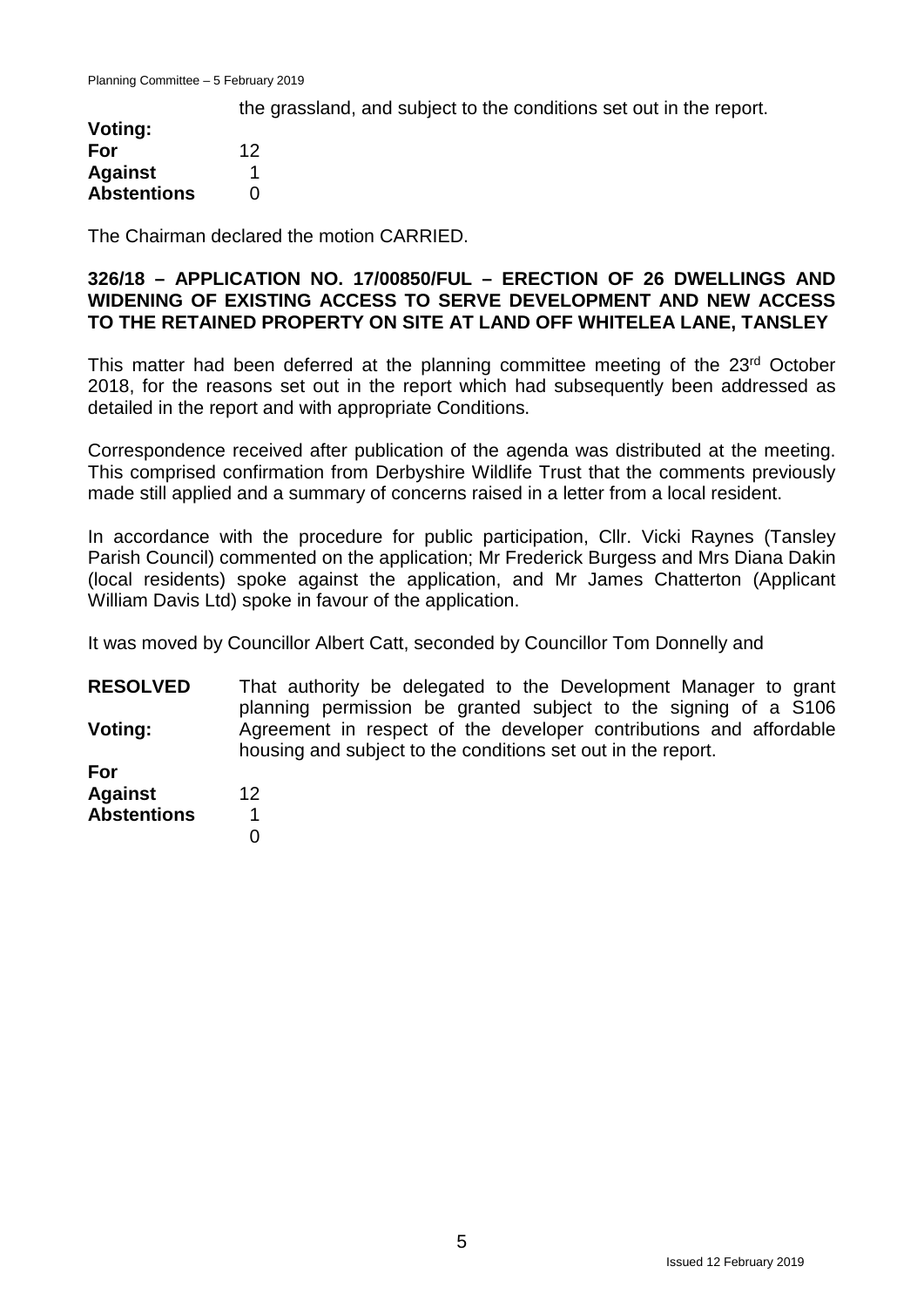The Chairman declared the motion CARRIED.

# **327/18 – APPLICATION NO. 18/01184/FUL – ERECTION OF TWO COMMERCIAL BUILDINGS COMPRISING 14 SEPARATE UNITS AT HAARLEM MILL, DERBY ROAD, WIRKSWORTH**

Councillors Richard FitzHerbert and Joanne Wild left the meeting at 7.51pm prior to discussion of this item.

The Senior Planning Officer advised that the drainage authority required further information regarding the development posing no threat to the flood risk and that the drainage was adequate. The Applicant was finalising this additional information. In light of this, it was proposed that authority be delegated to the Development Manager to grant permission, once the outstanding drainage issues have been addressed, and attach any appropriate Conditions that may be required after consultation.

It was moved by Councillor Jason Atkin, seconded by Councillor Tony Morley and

**RESOLVED** (unanimously) That authority be delegated to the Development Manager to grant planning permission subject to the outstanding drainage issues being satisfactorily addressed, with any appropriate Conditions attached that may be required after consultation, alongside the conditions set out in the report.

### **328/18 - INFORMATION ON ACTIVE AND CLOSED ENFORCEMENT INVESTIGATIONS**

It was moved by Councillor Garry Purdy, seconded by Councillor Jason Atkin and

**RESOLVED** That the report be noted.

(unanimously)

# **329/18 - APPEALS PROGRESS REPORT**

The Development Manager advised that with regard to Application Reference 18/00843/FUL – 3 Rectory Gardens, Main Road, Sudbury, the appeal had been dismissed. With regard to Application Reference 18/00922/FUL – Matlock Ford, 31-33 Causeway Lane, Matlock, it was confirmed that a public inquiry would take place in October.

It was moved by Councillor Garry Purdy, seconded by Councillor Jason Atkin and

**RESOLVED** That the report be noted.

(unanimously)